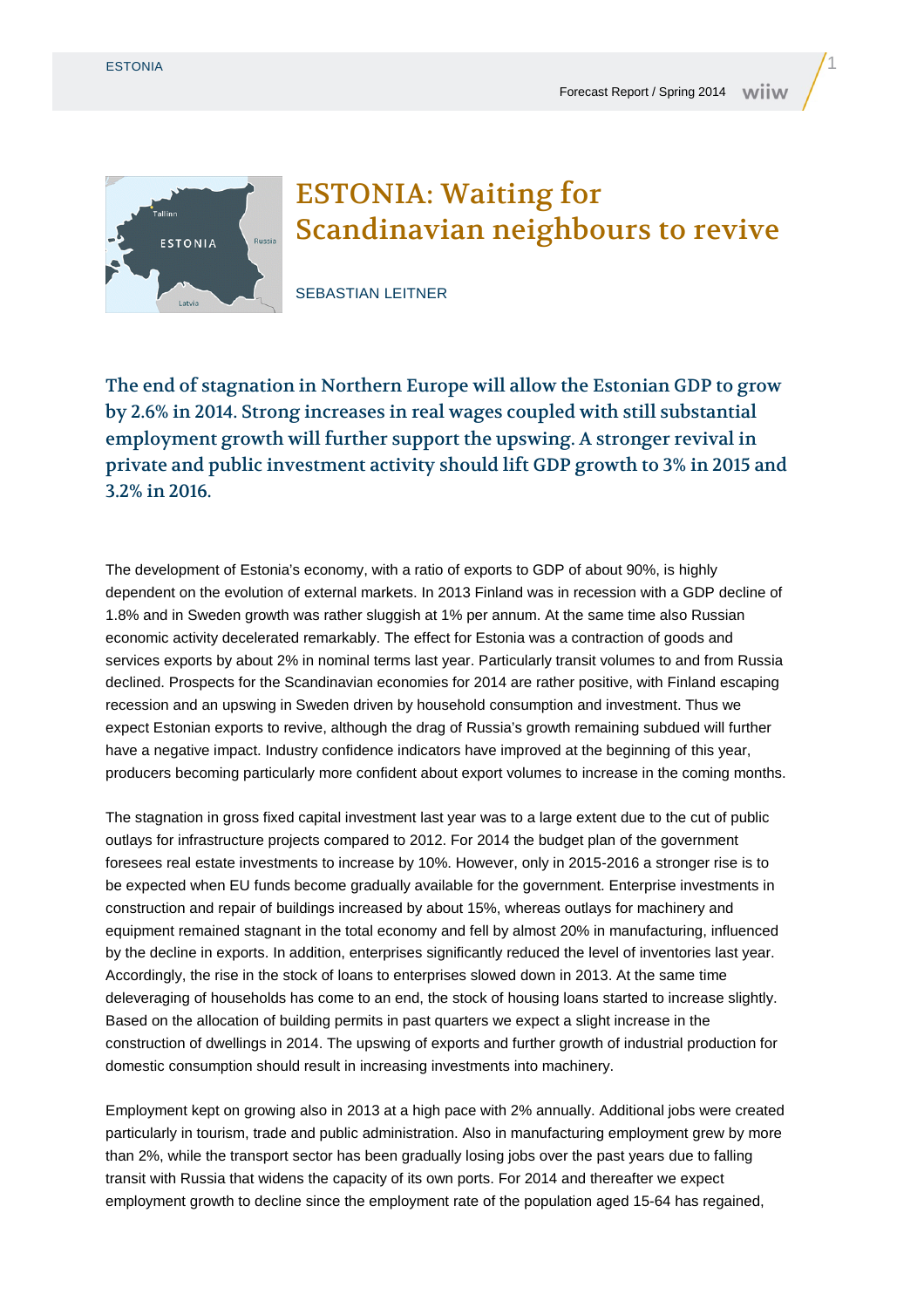with close to 70%, almost the pre-crisis level. Vacancies remained at the same level throughout last year compared to 2012, while the unemployment rate fell to 8.6%.

Average wage growth amounted to 4% in real terms in 2013. Unit labour costs in the manufacturing sector started to rise substantially faster than in the West and North European trading partners, a development exporting firms should keep an eye on. The amelioration of the labour market situation will keep wages growing at a high pace in the total economy. In order to lower wage inequality the government increased the minimum wage by 10% from January 2014 onwards. At the beginning of 2015 a further increase of the same amount will lift the minimum monthly salary to EUR 390, i.e. 40% of the average wage.

Despite the sluggish developments in overall economic activity, retail volumes kept on growing swiftly throughout 2013. Surveys show that expectations of households are increasingly positive at the beginning of 2014. Private consumption, which kept GDP growth alive in 2013, will still increase strongly in the coming years. However, due to employment rising at a slower pace in the coming years the contribution to overall GDP growth will decline slightly.

Although GDP growth decreased markedly in 2013, the budget deficit remained almost balanced. The Estonian government refrained from pursuing countercyclical fiscal policies. In March 2015 the next parliamentary elections will take place. Most recent polls show that it will be difficult for the Reform Party of Prime Minister Andrus Ansip to win the relative majority again. Hence, for 2014 the coalition government stipulated in its budget plan to increase not only the minimum wages but also pensions by 5.8% on average. Moreover, wages of public employees are to be lifted by about 5%.

Inflation still amounted to 3.2% in 2013 although commodity prices, particularly of fuels, were on the decline. The opening-up of the electricity market led to a hike in prices for households and rising labour costs pushed up core inflation. In 2014 and 2015 the increase of consumer prices should fall below 3%, the one-off effect of electricity price liberalisation will abate. Nevertheless, the wage growth particularly in the labour-intensive services sectors will keep inflation rates above those in most other EU countries.

In 2014 a revival of growth in the North European countries will pull the Estonian economy out of stagnation, rising by 2.6% p.a. Strong increases of average incomes and particularly minimum wages will in the two years thereafter result in household consumption remaining the main driver of economic activity. However, employment growth will slowly abate. In 2015 and 2016 an upswing in investment activity will be caused by rising capacity utilisation rates in the enterprise sector. In addition, public outlays for infrastructure will increase with EU funds becoming gradually available in this period. In real terms GDP growth will attain 3% in 2015 and 3.2% in 2016.